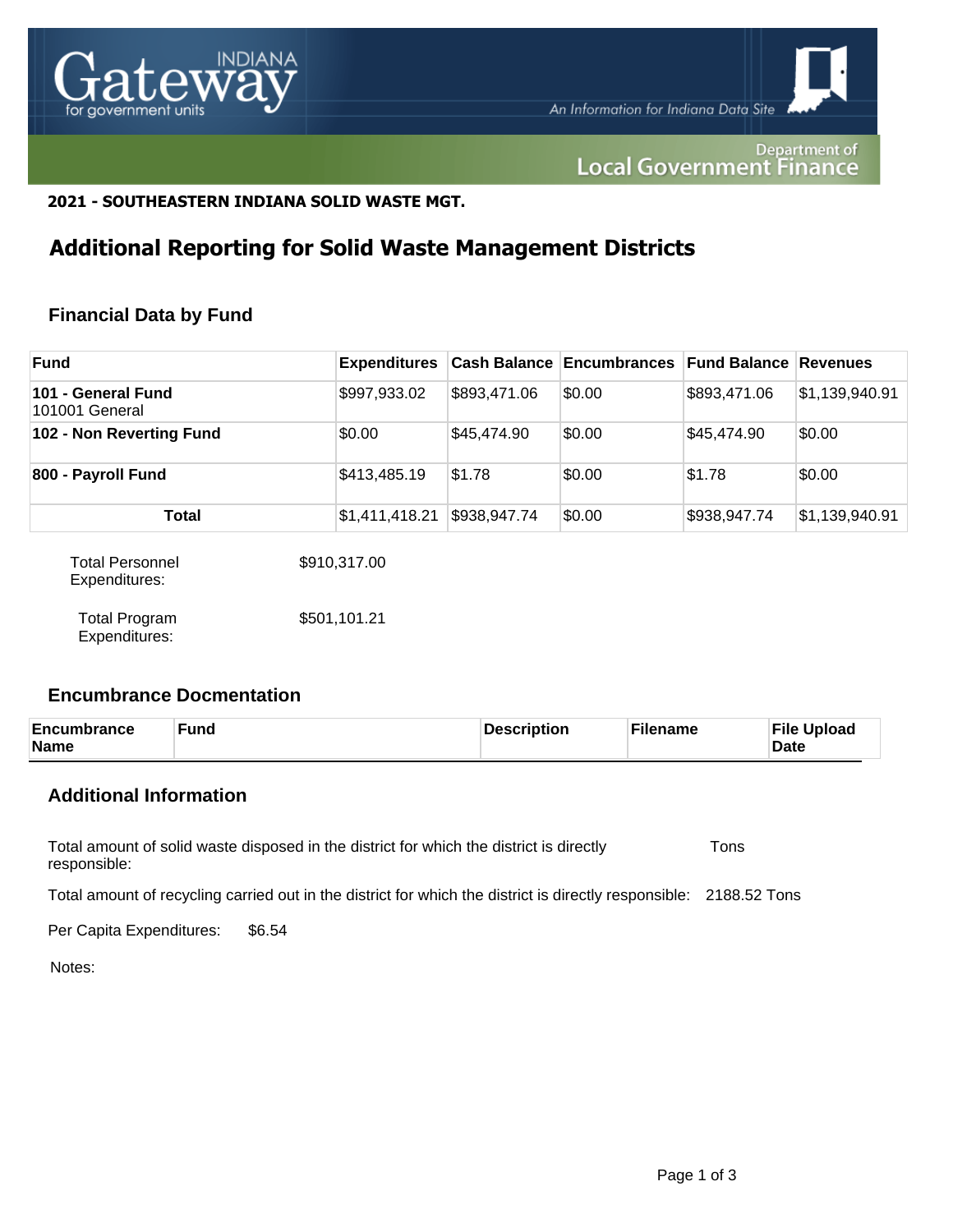

An Information for Indiana Data Site

Department of **Local Government Finance** 

## **2021 - SOUTHEASTERN INDIANA SOLID WASTE MGT.**

# **Additional Reporting for Solid Waste Management Districts**

#### DIFFICULT DISPOSALS:

SISWD's residents have recycling opportunities available for the following items (included recycled volumes collected for 2021): Household Hazardous Waste 8.04 tons, Pharmaceuticals 2.46 tons; Electronics 93.37 tons; Tires 143.28 tons; Motor Oil 28.71 tons; Antifreeze 2.83 tons; Oil Filters 1.79 tons.

#### EDUCATION:

SISWD's staff provides recycling presentations to classrooms, civic clubs, and organizations, or governmental meetings to advocate environmental stewardship to the public.

SISWD produces two educational publications that are distributed throughout schools and local newspapers each quarter. SISWD also provided five scholarships totaling \$2,000 throughout their district in 2021 for graduating high school seniors.

#### RECYCLING/REUSE CENTER:

SISWD operates and staffs eight recycling drop off centers throughout its seven county district.

SISWD also operates and staffs seven reuse centers in their district. Gently used clothing, shoes, books, office supplies, videos/CDs, knick-knacks, and non-upholstered furniture are just a few of the items that are accepted. Donations are provided by the residents of each county. All items within the store are free of charge to all residents within the district.

SISWD provides weekly recyclables collection to over 60 schools throughout seven counties.

SISWD places recycling containers at various locations throughout the district. Since most of the district is rural, stand-alone receptacles allow for recycling in remote parts of the counties without having to drive a great distance to a recycling center. This service is funded by SISWD with collection of materials made by the private sector.

SISWD provides annual grant funds to Cities/Towns within their district that offer curbside recycling. In 2021 SISWD contributed \$22,383.00 in grant funds to Cities/Towns. Curbside recycling within SISWD's district had 1,674 tons (this tonnage is not included in the total amount of recycling reported on page 1 of this report)of recyclables collected in 2021.

#### DISASTER DEBRIS:

SISWD partners alongside the Indiana Department of Homeland Security to assist with Disaster Debris Management throughout their district. The role of SISWD is to not only help remove disaster debris but also to assess the degree and expense of the damages to any given region.

#### ILLEGAL DUMPING:

SISWD provides assistance to the seven counties in their district to help with costs associated with illegal dumping.

### **Revenue Detail**